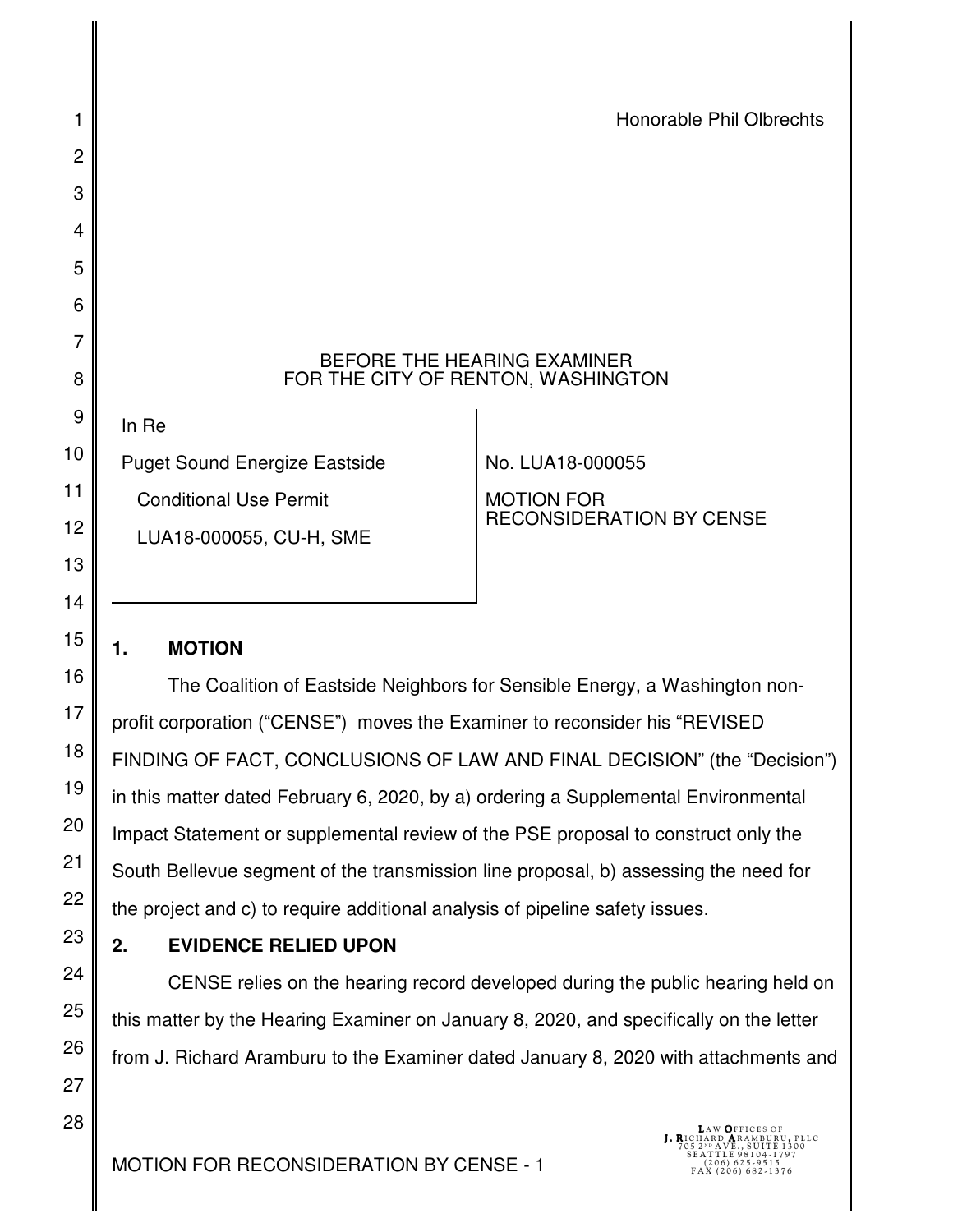2 the letter from Pterra Consulting to Talbot Hill to the Examiner dated January 7, 2020. These materials are attached to this motion.

3

1

## **3. STATEMENT OF FACTS**

4 5 6 7 8 9 10 Puget Sound Energy (PSE) proposes to construct four miles of 230 kV transmission lines through Renton as a part of its proposal to connect the Talbot Hill Substation in Renton with a new electric substation (Richards Creek) in Bellevue just north of I-90. PSE's proposal requires a conditional use permit in Renton. A public hearing was held on PSE's proposal on January 8, 2020, at which CENSE representative spoke and submitted a comment letter attached hereto as Appendix A (the "CENSE Comment").

11 12 13 14 15 16 17 18 As that comment letter indicated, the current PSE transmission proposal terminates at the proposed Richards Creek substation, with no application submitted for any portion of the proposed transmission line north of that point in Bellevue. See Attachment G to CENSE Comment. During review of the South Segment in Bellevue, commenters asked why the Bellevue segment had been "split into two parts" and "would it (the South Bellevue Segment) be functional without the other (the North Bellevue Segment)". The Staff Report prepared in Bellevue answered the question as follows:

The south segment of the Project provides additional capacity that addresses the Project need and could function whether or not the north segment is built. The north segment would provide redundancy in the supply of 230 kV power to the substation.

See Attachment H to the CENSE Comment. This finding was repeated at page 111 of

the Staff report:

PSE's analysis supported and demonstrated that operationally, he Project must include a 230 kV transmission lines connecting the Talbot Hill substation in the south to a new transformer in central Bellevue. The full build out of the "Energize Eastside" project will include a similar connection from the Sammamish substation in the north to provide redundancy, but the south portion of the Project that is the subject of PSE's current proposal can function independently.

26 27

Id.

28

19

20

21

22

23

24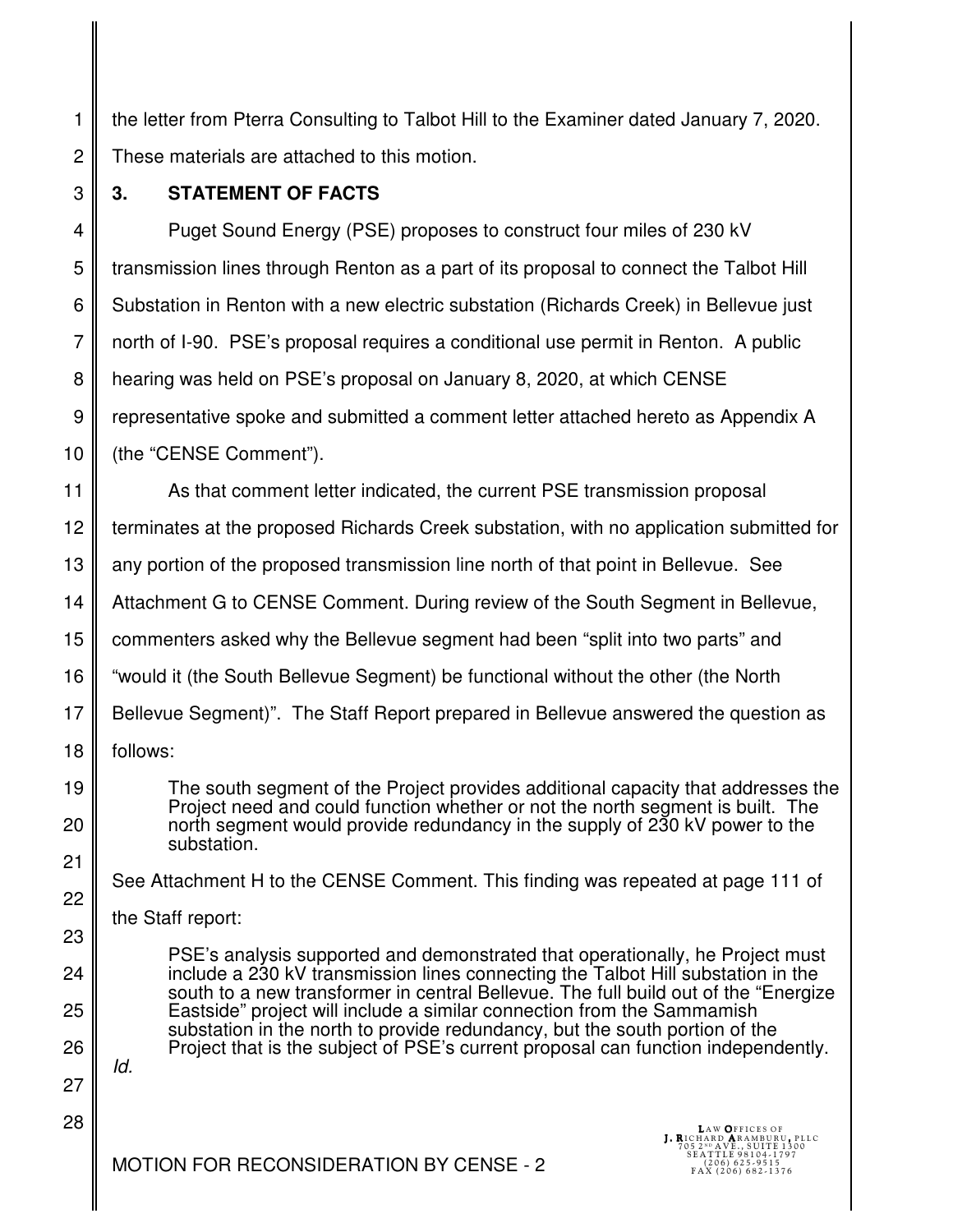1 2 3 4 5 6 7 8 9 10 11 As explained in the CENSE Comment, the disclosure that the South segment "could function independently" and the north segment would only "provide redundancy" was at odds with years of representations by PSE that an 18 mile line connecting the Renton Talbot Hill substation to a similar one in Redmond (Sammamish) was essential to meet PSE's needs, as stated in PSE's alternatives analysis ("To operate the new transformer it must be served by approximately 18 miles of new high capacity electric transmission lines (230 kV) extending from Redmond in the north and Renton in the south."). See CENSE Comment at page 6. PSE concedes in the "Alternative Siting Analysis" submitted to Bellevue that no shorter or deadend transmission alternatives were considered ("all transmission line route alternatives start at PSE's Sammamish substation in Redmond and end at the Talbot Hill substation in Renton").

12 13 14 Notwithstanding the foregoing, Bellevue staff indicated that "PSE's analysis supported and demonstrated. . ." the dichotomy between the South ("independent") and the North ("redundant").

15 16 17 18 19 20 PSE has never disputed or contested this analysis, nor the statement that PSE's own analysis "supported and demonstrated" the representations. Rather, in an attempt to change the subject, PSE responds that it will in fact build the north segment at some indefinite time in the future. PSE explicitly declined to respond to the CENSE Comment during the January 8, 2020 Renton hearing when given the opportunity by the Examiner.

21 22 23 24 25 26 27 As a part of its comments, CENSE also submitted the expert analysis of Pterra Consulting, a nationally recognized transmission analyst, with its principal, Ric Austria, having thirty-five years of experience in reviewing transmission proposals. This analysis is attached hereto as Appendix B. Pterra's analysis established three important principals in analysis of the current proposal. First, the power flow studies that have been previously prepared for the longer, 18 mile line cannot be used to analyze the shorter, dead-end line that terminates at the Richards Creek substation because the

LAW **O**FFICES OF<br>**J. R**ICHARD **A**RAMBURU, PLLC<br>705 2פ AVE., SUITE 1300<br>8EATTLE 98104-1797

28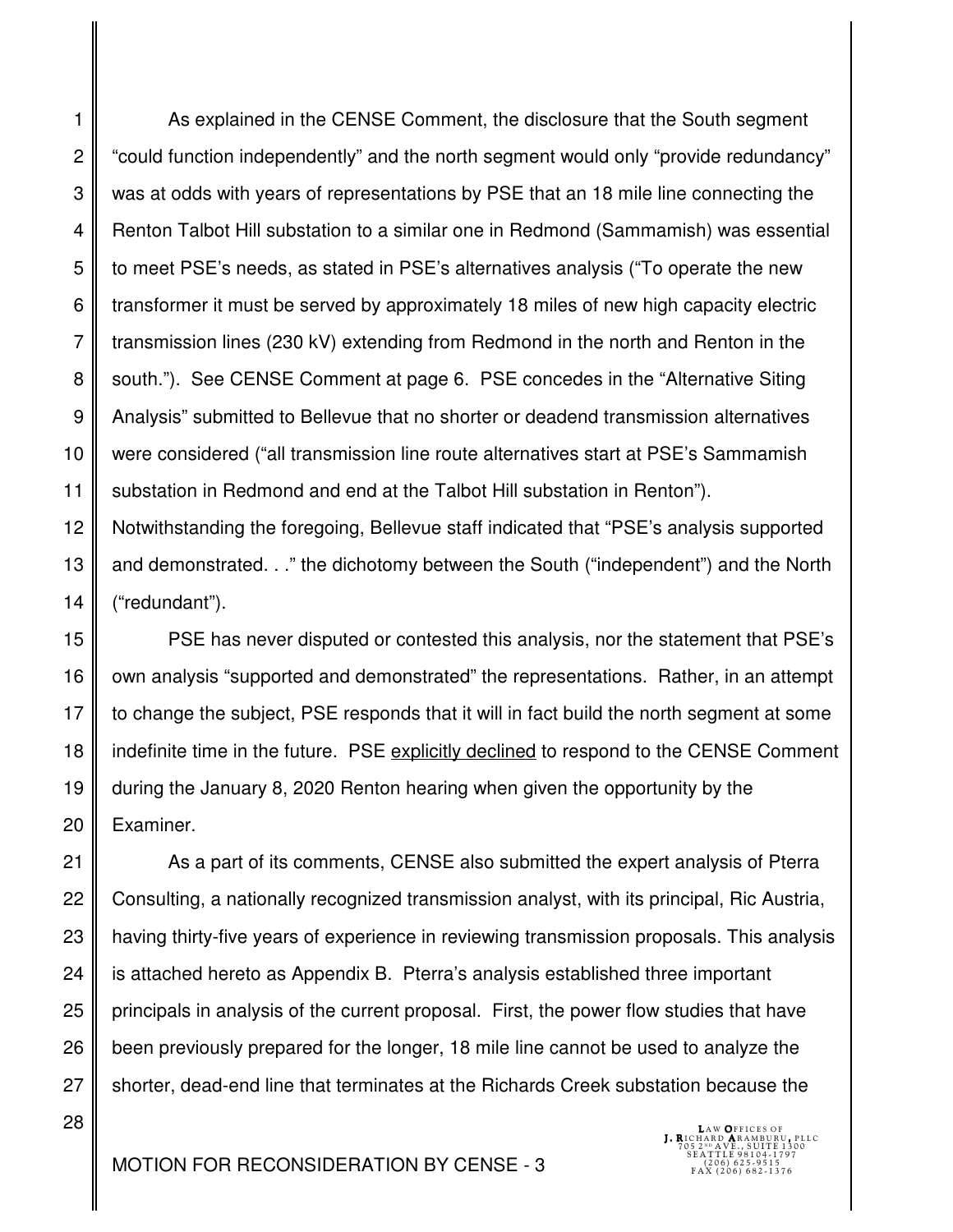1 grid operates in an integrated fashion and elimination of any segment requires reanalysis. Second, industry standard analysis that supports using a single connection to energize a new substation requires an examination of whether energizing that substation from the north, through northern Bellevue and Redmond, could be employed to meet the objective. Third, the belated disclosure that the south segment can operate independently indicates the need to reconsider other alternatives that were eliminated when the 18 mile line was the only proposal considered.

In its comment at the Renton hearing, CENSE asked the Examiner to order additional analysis of whether the "independent" south segment should be considered an Alternative to the north segment.

In his February 6, 2020 decision, the Examiner declined to require additional review of the south segment, determined that the issue of "need" was not relevant to his decision and determined that the question of pipeline safety was adequately considered in the existing record.

### **4. LEGAL AUTHORITY: SUPPLEMENTAL ENVIRONMENTAL IMPACT STATEMENT**

For the reasons stated below, the Hearing Examiner erred in not requiring that additional analysis of the PSE proposal.

**4.1 PROJECT COMPLETION.** The Examiner states that "there is no reasonable basis to conclude that PSE will not follow through with constructing the entire proposal" (Decision at page 31, line 6-7) and "there is no evidence that PSE will not follow through on the complete transmission line between the Talbot and Sammamish substations. . ." (Decision at page 32, lines 1-2).

Given the lengthy delay in filing permit applications for the north segment (the applications for the south segment were filed in September, 2017, and to date there are none for any other part of the line), there is no foregone conclusion that the project will be completed. However, that is not the point of this reconsideration request. As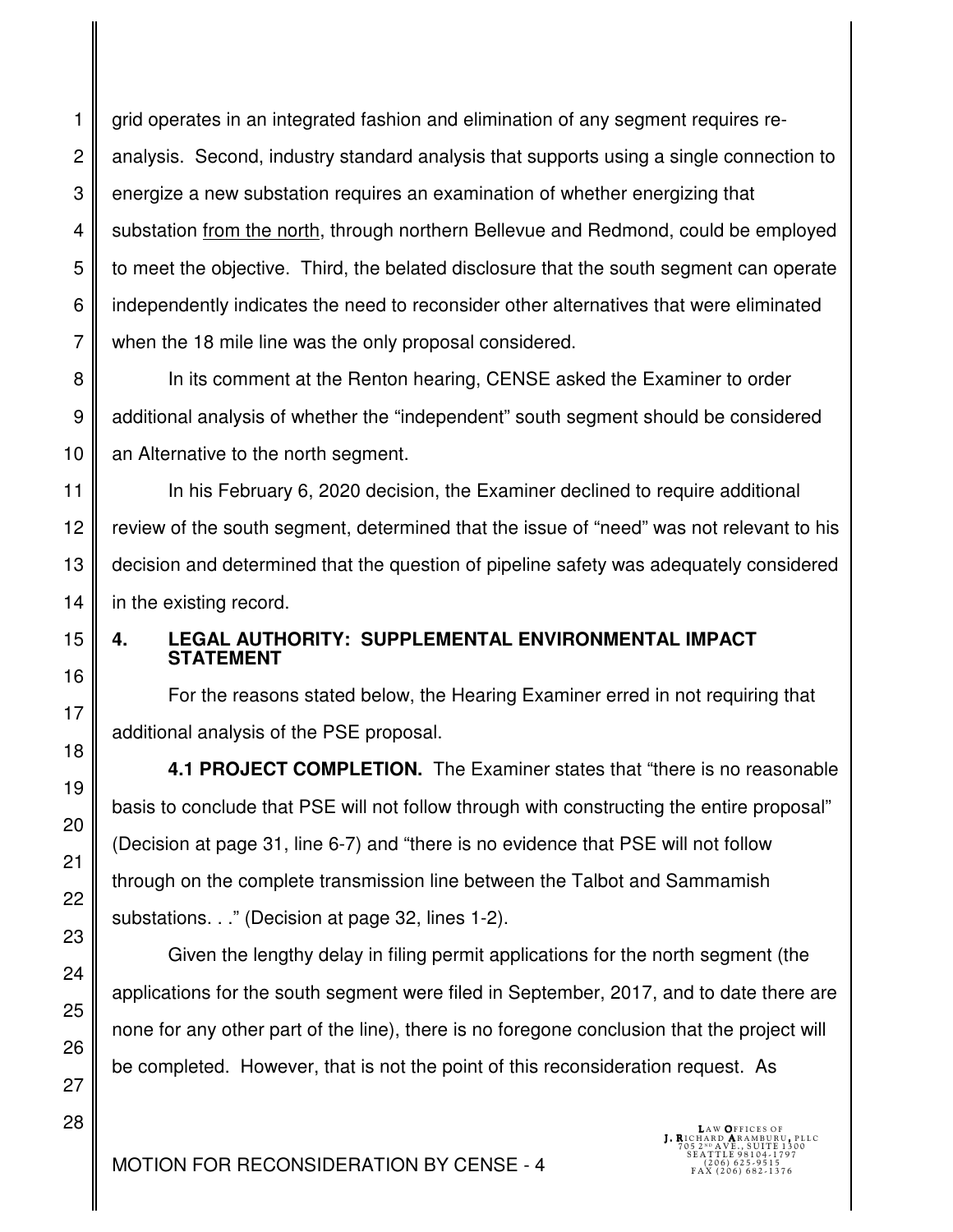1 2 3 4 5 Bellevue stated in its staff report, PSE's own analysis indicates the south segment from Talbot Hill to Richards Creek can "function independently" and the north segment is only to "provide redundancy." However, the option of just building the south segment has never been publicly studied or discussed, as demonstrated in the CENSE Comment. Additional review is necessary, regardless of PSE's long term plans.

6 7 8 9 **4.2 IMPACT ON RENTON.** At page 32, lines 7-9, the Examiner says that a review of the FEIS "doesn't reveal any change in environmental impacts to Renton residents that would be caused by cutting the proposal short at the Richards Creek substation."

10 11 12 13 14 15 16 17 18 19 20 21 22 23 24 25 26 The consideration of the deadend alternative at Richards Creek makes all the difference to Renton residents. As transmission planning expert Pterra states in its report,<sup>1</sup> the conclusion reached that the south line can "function independently," indicates that, if only a single feed/connection to Richards Creek substation is needed to meet project need, study is necessary to determine whether that feed can be provided from the Sammamish substation to the north. As Pterra says: In similar fashion, I would expect that PSE would conduct separate assessment of the revised EEP design. Since the revised EEP plan includes a single source of 230 kV power to energize the proposed Richards Creek substation, any analysis should include the alternative of energizing the new substation with new transmission from the Sammamish substation to the north. In addition, Pterra indicates the need for review of additional information based on revised project plans: Furthermore, alternatives to the EEP will also be different between the original EEP and the revised EEP. Where non-wires alternatives (NWA) may be infeasible for the original EEP, the same may not be the case for the revised EEP. Or, where the original need may indicate transmission line upgrades, the revised plan may indicate transformer replacements rather than line upgrades. If it is determined, after additional study, that connection to the Richards Creek <sup>1</sup>During the hearing, the Examiner offered PSE's counsel the opportunity to rebut materials presented

28

at the January 8 hearing, but PSE declined the invitation and chose to stand on information presented. The Pterra report is thus not rebutted.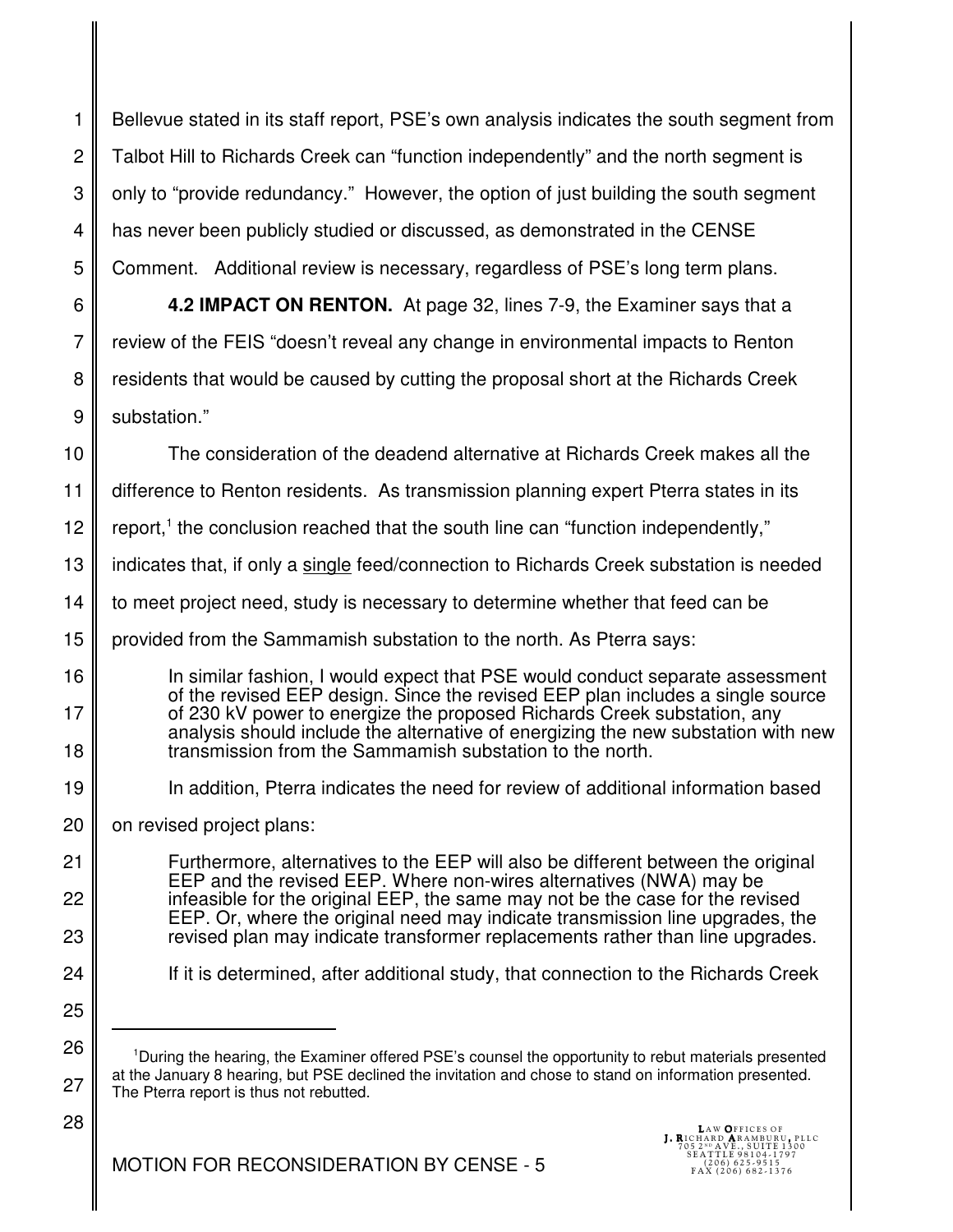substation could be provided from the north, and that is determined to be the superior alternative, the four mile line through Renton could be avoided entirely. The Examiner should order additional analysis of the pending proposal and whether alternatives that avoid Renton are feasible.

1

2

3

4

28

5 6 7 8 9 **4.3 THE EXAMINER HAS FULL AUTHORITY TO ORDER ADDITIONAL REVIEW UNDER SEPA.** At page 31, line 16, the Examiner states that "in the absence of an administrative appeal the examiner has no authority to address the adequacy of the FEIS." Respectfully, this statement is an incorrect statement of law, and also misapprehends the position of CENSE.

10 11 12 13 14 15 16 17 As described in the CENSE Comment, throughout the SEPA process the project was described as eighteen miles of 230 kV transmission running between two existing PSE substations (Talbot Hill and Sammamish) with a new 230 kV substation (Richards Creek) more or less in the middle. See pages 2-6. The same theme was repeated in the "Alternative Siting Analysis" prepared to meet Bellevue codes: "The transmission component of the project must run between the Sammamish and Talbot Hill substations." See CENSE Comment at page 5 (emphasis supplied). It is undisputed that there was no shorter or segmented proposal considered during the SEPA process.

18 19 20 21 22 23 Things changed when PSE only applied for permits for the South Segment in Bellevue, Newcastle and Renton in September 2017. Naturally veterans of the project review questioned the segmentation of the project, but were assured that the remaining permit application would be forthcoming shortly (end of 2017/early 2018). When no permits surfaced, PSE then said there was no timetable for north segment permits, which remains its position.

24 25 26 27 Thereafter, the Bellevue Staff report disclosed that the only critical element of the project was the South Segment connection, citing "PSE's analysis" that "operationally the Project must include the 230 kV lines connecting the Talbot Hill substation in the south to a new transformer in central Bellevue" (emphasis added).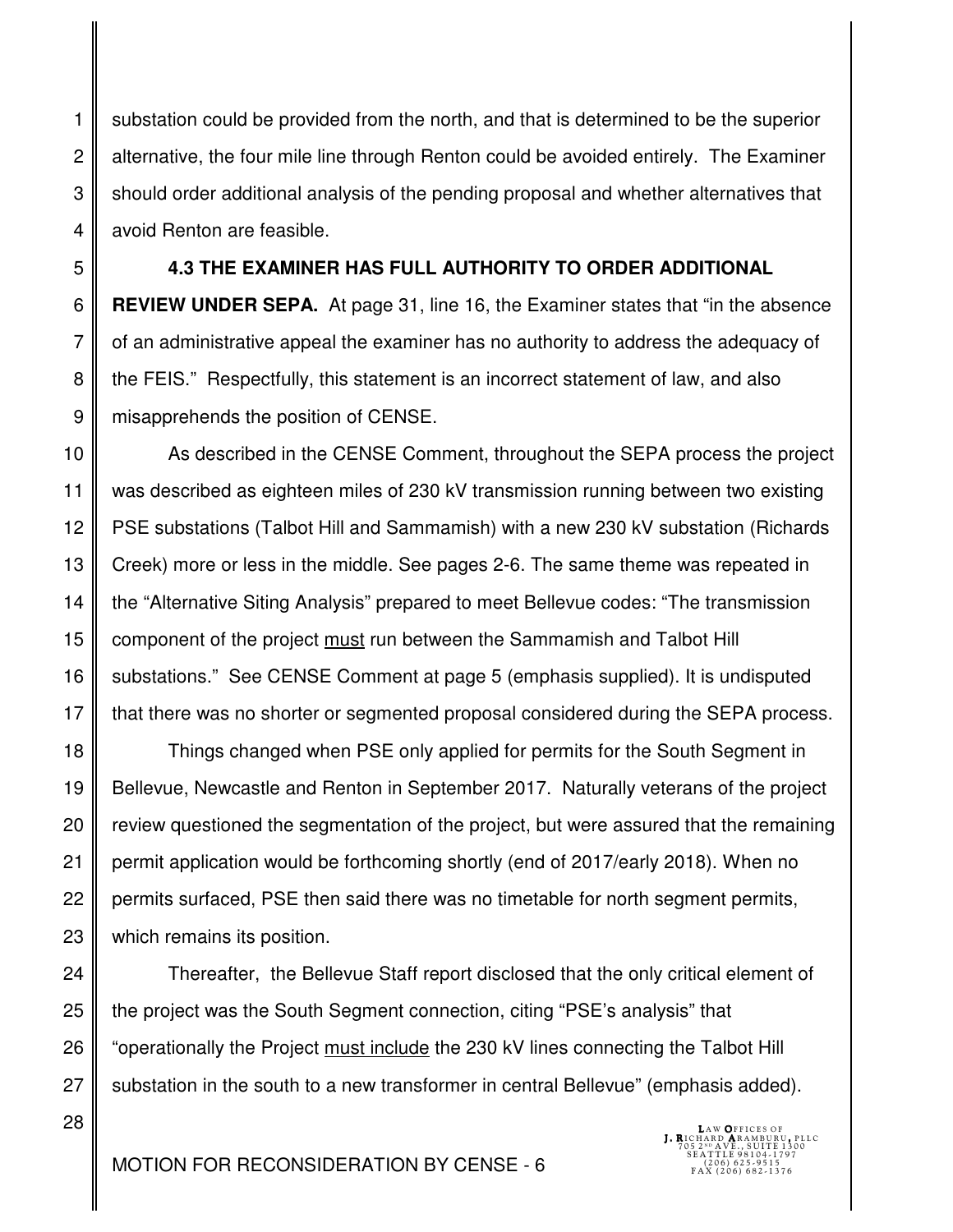| 1                    | See Attachment H to the CENSE Comment at page 111. Contrast this statement with                                                                                                                                                                                                                                                                                                                                                                                                                                                                                                                                                                               |
|----------------------|---------------------------------------------------------------------------------------------------------------------------------------------------------------------------------------------------------------------------------------------------------------------------------------------------------------------------------------------------------------------------------------------------------------------------------------------------------------------------------------------------------------------------------------------------------------------------------------------------------------------------------------------------------------|
| $\overline{c}$       | the earlier one cited above, that the line "must run between the Sammamish and Talbot                                                                                                                                                                                                                                                                                                                                                                                                                                                                                                                                                                         |
| 3                    | Hill substations" (i.e., the full 18-mile proposal must be built). Significantly, both "must"                                                                                                                                                                                                                                                                                                                                                                                                                                                                                                                                                                 |
| 4                    | statements came from PSE's own analysis of its proposal.                                                                                                                                                                                                                                                                                                                                                                                                                                                                                                                                                                                                      |
| 5                    | CENSE's transmission expert Ric Austria of Pterra deemed this new information                                                                                                                                                                                                                                                                                                                                                                                                                                                                                                                                                                                 |
| 6                    | significant in Pterra's report to the Examiner. First, there is the need to have new power                                                                                                                                                                                                                                                                                                                                                                                                                                                                                                                                                                    |
| $\overline{7}$       | flow analysis consistent with a proposal to deadend the project at Richards Creek:                                                                                                                                                                                                                                                                                                                                                                                                                                                                                                                                                                            |
| 8<br>9<br>10<br>11   | If a planned transmission line is removed from a project as in the case of<br>changing the original EEP to the revised EEP, the response of the grid changes,<br>and the determination as to whether or not contingencies lead to overloads and<br>other electrical impacts also changes. Hence the need to conduct a separate<br>study even if the revision to a plan appears to lead eventually back to original<br>plan. The revised EEP will have distinct and unique loading impacts to the<br>original EEP.                                                                                                                                             |
| 12                   | Second, the understanding that just a single connection to the Richards Creek                                                                                                                                                                                                                                                                                                                                                                                                                                                                                                                                                                                 |
| 13                   | substation was sufficient also requires another examination of other alternatives to the                                                                                                                                                                                                                                                                                                                                                                                                                                                                                                                                                                      |
| 14                   | project that had been dismissed earlier when the 18 mile line was the "must" project.                                                                                                                                                                                                                                                                                                                                                                                                                                                                                                                                                                         |
| 15                   | Again, the Pterra report emphasizes the importance of the new information:                                                                                                                                                                                                                                                                                                                                                                                                                                                                                                                                                                                    |
| 16<br>17<br>18<br>19 | During the course of my analysis, PSE revised EEP to upgrade only the<br>"Southern Segment," comprising of the Talbot Hill-Lakeside transmission line to<br>a new 230 kV transformer referenced as "Richards Creek." The South Segment<br>still includes the 4 miles that would be located in the City of Renton. Although,<br>the revised EEP includes components of the original EEP, it is necessary to<br>re-demonstrate performance since the electric grid operates in an integrated<br>fashion and removing one planned segment (in this case, the northern section of<br>EEP) represents a different design with a unique set of reliability impacts. |
| 20<br>21             | (Emphasis supplied.)                                                                                                                                                                                                                                                                                                                                                                                                                                                                                                                                                                                                                                          |
| 22                   | The foregoing information does not make the prior SEPA review necessarily                                                                                                                                                                                                                                                                                                                                                                                                                                                                                                                                                                                     |
| 23                   | inadequate as the Examiner implies. Rather, the information calls for a supplemental                                                                                                                                                                                                                                                                                                                                                                                                                                                                                                                                                                          |
| 24                   | environmental impact statement (SEIS) under WAC 197-11-600(3)(b)(ii) as follows:                                                                                                                                                                                                                                                                                                                                                                                                                                                                                                                                                                              |
| 25                   | (ii) New information indicating a proposal's probable significant adverse<br>environmental impacts. (This includes discovery of misrepresentation or lack of                                                                                                                                                                                                                                                                                                                                                                                                                                                                                                  |
| 26                   | material disclosure.) A new threshold determination or SEIS is not required if<br>probable significant adverse environmental impacts are covered by the range of                                                                                                                                                                                                                                                                                                                                                                                                                                                                                              |
| 27                   | alternatives and impacts analyzed in the existing environmental documents.                                                                                                                                                                                                                                                                                                                                                                                                                                                                                                                                                                                    |
| 28                   | LAW OFFICES OF<br>J. RICHARD ARAMBURU, PLLC<br>105 2 ND A VE., SUITE 1300<br>3EATTLE 98104-1797<br><b>MOTION FOR RECONSIDERATION BY CENSE - 7</b><br>(206) 625-9515<br>FAX (206) 682-1376                                                                                                                                                                                                                                                                                                                                                                                                                                                                     |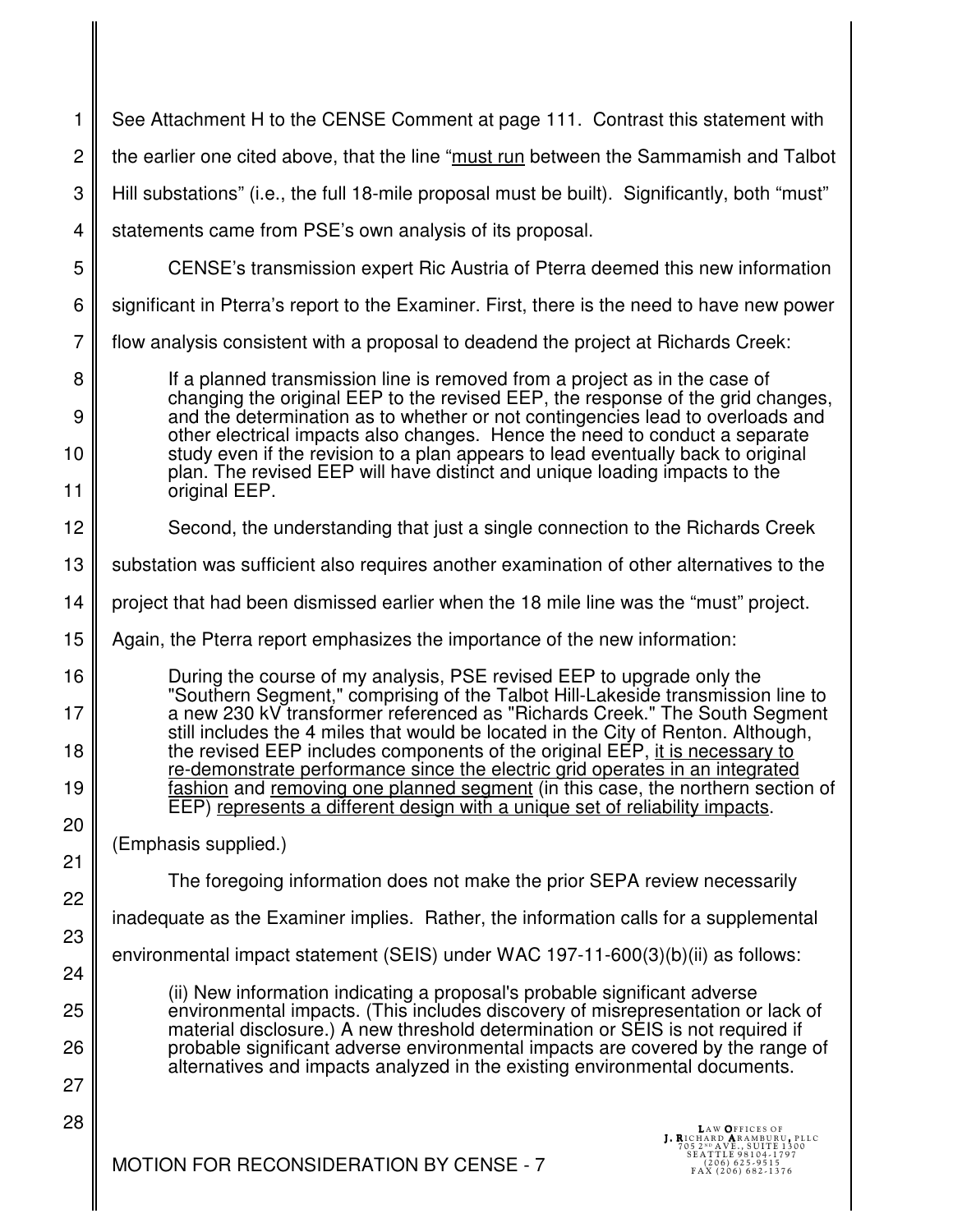1 2 3 4 5 6 7 8 Here, recognition that the "must" element of the project has shifted from the whole 18 mile project considered in the previous SEPA compliance to the Talbot Hill/Richards Creek connection described in the Bellevue decision is clearly new information regarding the Project's adverse impacts. $2$  Indeed, expert testimony addressing the new information indicates not only the need to review possible alternative connections from the north (Sammamish to Richards Creek), but also whether the need for a single connection to Richards Creek (north or south) would require a reevaluation of other alternatives, including the "non-wire alternatives" discussed in the Pterra report.

9 10 11 12 13 14 15 Legal support for ordering a SEIS is found at pages 12-14 of the CENSE Comment. As indicated in the Bellevue Staff report, the conclusion that the Project "must include" the Talbot Hill/Richards Creek connection, that the South Segment "can function independently" and that the north segment is only to "provide redundancy" all came from PSE ("PSE's analysis supported and demonstrated . . . ". Though there was no citation or reference to "PSE's analysis" for these statements by Bellevue staff, such backup information is apparently available for inclusion in a SEIS.

16 17 18 19 References in the Examiner's decision that "approval of an FEIS is a separate decision made by the SEPA Responsible Official" by citation to WAC 197-11-460 misapprehends that authority. All Subsection 460 does is address the mechanics of distribution and timing issues of the FEIS, not questions of adequacy of the document.

In a similar vein, the Examiner has stated (page 31, lines 16-18) that in the absence of an administrative appeal, the appropriateness of the FEIS cannot be attacked in another permit review, absent a timely appeal, citing Wenatchee Sportsman Assn. v. Chelan County, 141 Wn.2d 169, 182 (2000) and Habitat Watch v. Skagit County, 155 Wn.2d 397 (2005). Respectfully, neither of these cases deal with the current issue. In fact the issue is disposed of by the SEPA Rules at WAC 197-11-

20

21

22

23

24

25

26

27

 $2$ Though not the preferred solution, an alternative could be to require an "addendum" to the FEIS as described in WAC 197-11-600(4)(c) and WAC 197-11-706.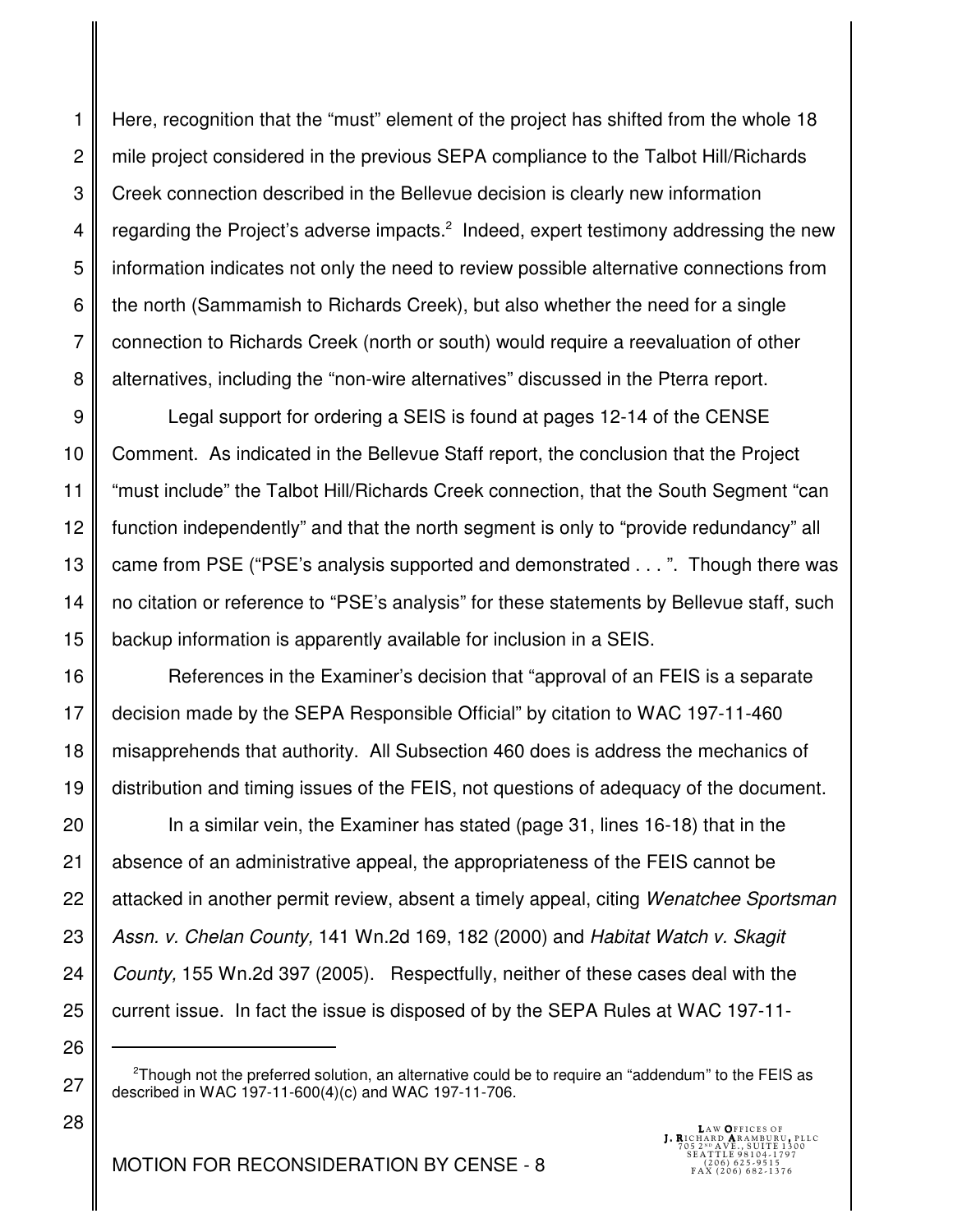680(3)(a)(iv), which provides:

(iv) An agency shall provide for only one administrative appeal of a threshold determination or of the adequacy of an EIS; successive administrative appeals on these issues within the same agency are not allowed. This limitation does not apply to administrative appeals before another agency.

(Emphasis supplied.) Thus even if there was an administrative appeal available in Renton<sup>3</sup> it would not be barred by the rule. Keep in mind that the situation here does not involve another agency reviewing the same proposal. Bellevue's "review" of PSE's "South Bellevue Segment" was for only the 3.28 mile segment, the portion within the Bellevue city limits. See Attachment B to CENSE Comment letter. The Renton Segment is further south and completely separated from Bellevue by the Newcastle Segment (1.5 miles). This "Balkanization" of decision making and review shown on Attachment B was, and is, fully avoidable if PSE had sought certification by the Energy Facilities Site Evaluation Council as described in Footnote 1 in the CENSE Comment letter.

The Examiner also errs in apparently determining that he cannot address issues such as the inadequacy of the FEIS or the need for an SEIS in the present hearing. See Decision at page 31, line 16 ("In the absence of an administrative appeal the examiner has no authority to address the adequacy of the FEIS."). Respectfully, established law provides otherwise. As noted above, local governments are not required to provide for an administrative SEPA appeal and Renton has opted not to have one. However, even without an appeal, public hearings held on proposals are required to consider both environmental impacts and environmental documents:

**WAC 197-11-535 Public hearings and meetings**. (1) If a public hearing on the proposal is held under some other requirement of law, such hearing shall be open to consideration of the environmental impact of the proposal, together with any environmental document that is available. This does not require extension of the comment periods for environmental documents.

 $3$ In Footnote 10 at page 31 the Examiner correctly concludes that there is no administrative appeal of EIS adequacy in Renton. Thus there was no obligation to file an appeal and no requirement to exhaust that (non existent) administrative remedy.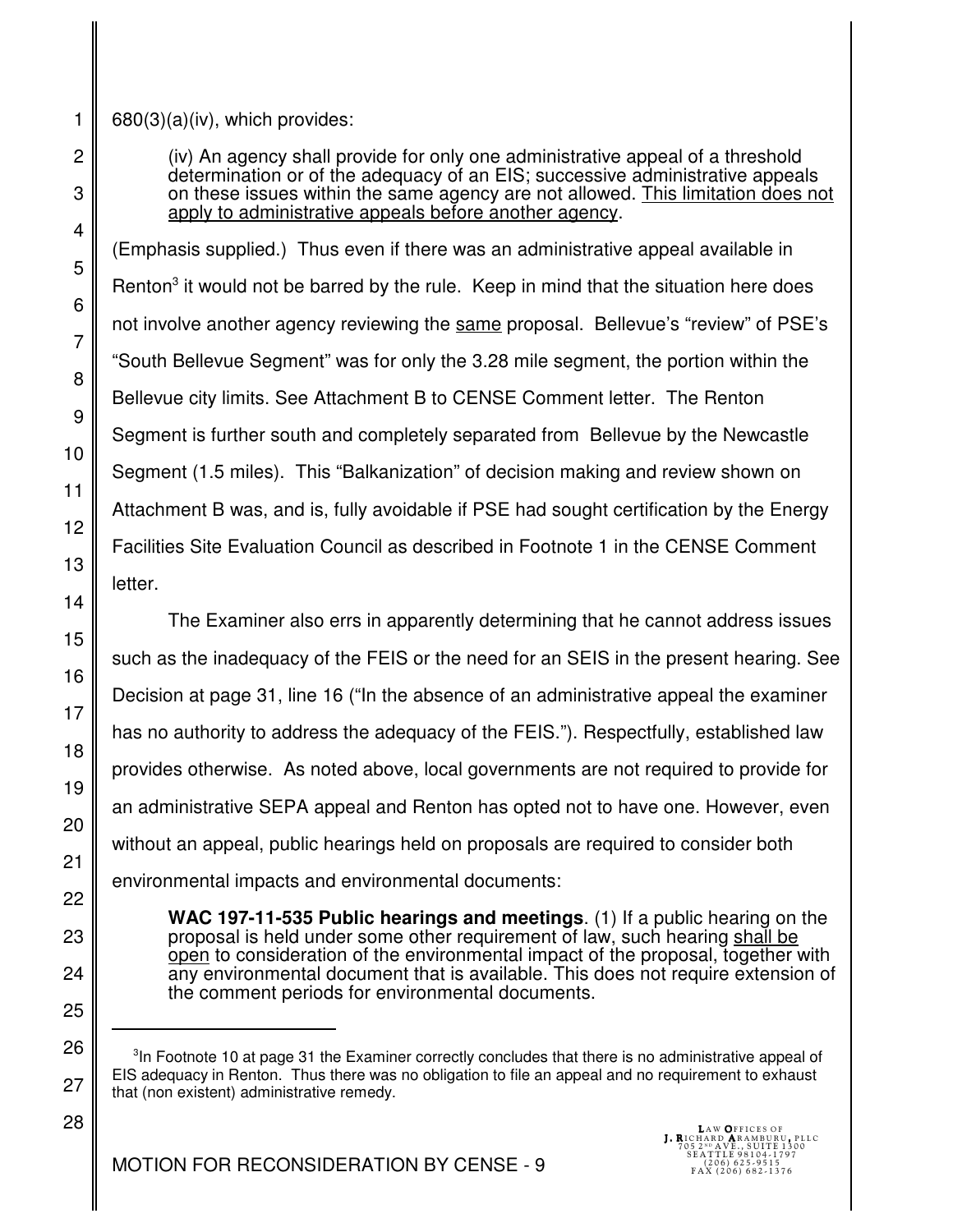1 2 3 4 5 6 (Emphasis supplied). Use of the word "shall" means the Examiner is not free to limit commentary at the hearing. This provision has been expressly adopted by Renton at RMC 4-9-070(O). "Environmental document" is defined in WAC 197-11-744 as "any written public document prepared under this chapter," naturally including the FEIS. WAC 197-11-535(1) requires the Examiner to consider SEPA issues, appeal or not, including whether a SEIS should be issued.

**4.4 NEED ANALYSIS AND AUTHORITY OF WUTC.** At pages 34-36 of the Decision, Conclusion 8 states that need is not relevant for compliance with Renton conditional use criteria. Respectfully, this analysis is in error.

7

8

9

23

24

25

26

27

28

10 11 12 13 14 15 16 17 18 19 20 21 22 In this section, the Examiner ignores the extensive discussion of need in the SEPA analysis for the project. As set forth on page 10 of the CENSE Comment, the Phase 1 Draft EIS contains a specific section on the "Purpose and Need of the Energize Eastside Project." See page 1-4 and 1-5. Indeed, the Phase 1 DEIS specifically includes references to "PSE's Eastside Need Assessment Report." Id. Figure 1-2 at page 1-6 is a graph showing "Eastside Customer Demand Forecast." The rhetoric here, though not quite Armageddon, is certainly scare-mongering: "Specifically PSE's estimate is that in the summer 2024 scenario, over 211,000 customers would experience rotating outages on up to 9 days over a period of 16 days."<sup>4</sup> Phase 1 DEIS at 1-7. Need for the project is a key factor in the DEIS, which was approved by Renton. See Interagency Agreement Attachment C to the CENSE Comment Letter at its Attachment A, which says that: "PSE has determined that projected electrical load growth in the Eastside area of Puget Sound Energy's operating system is outstripping

LAW **O**FFICES OF<br>**J. R**ICHARD **A**RAMBURU, PLLC<br>705 2פ AVE., SUITE 1300<br>8EATTLE 98104-1797

<sup>4</sup>Significantly, this statement lacks any kind of assessment of the probably of an outage actually occurring. The Examiner spends a significant part of his decision addressing "risk analysis" for pipeline failures (Decision at 9-10); so does the Phase 2 DEIS at pages 3.9-31 and 3.9-32, which addresses "probability analysis, consequence analysis, conditional probabilities and risk determination;" all of this language tending to minimize the probability of pipeline problems. In contrast, no such analysis is applied to the need for the project; is the risk of a "rotating outage" of the magnitude described a 1 in 10, 1 in 100 or a 1 in 1,000,000 probability?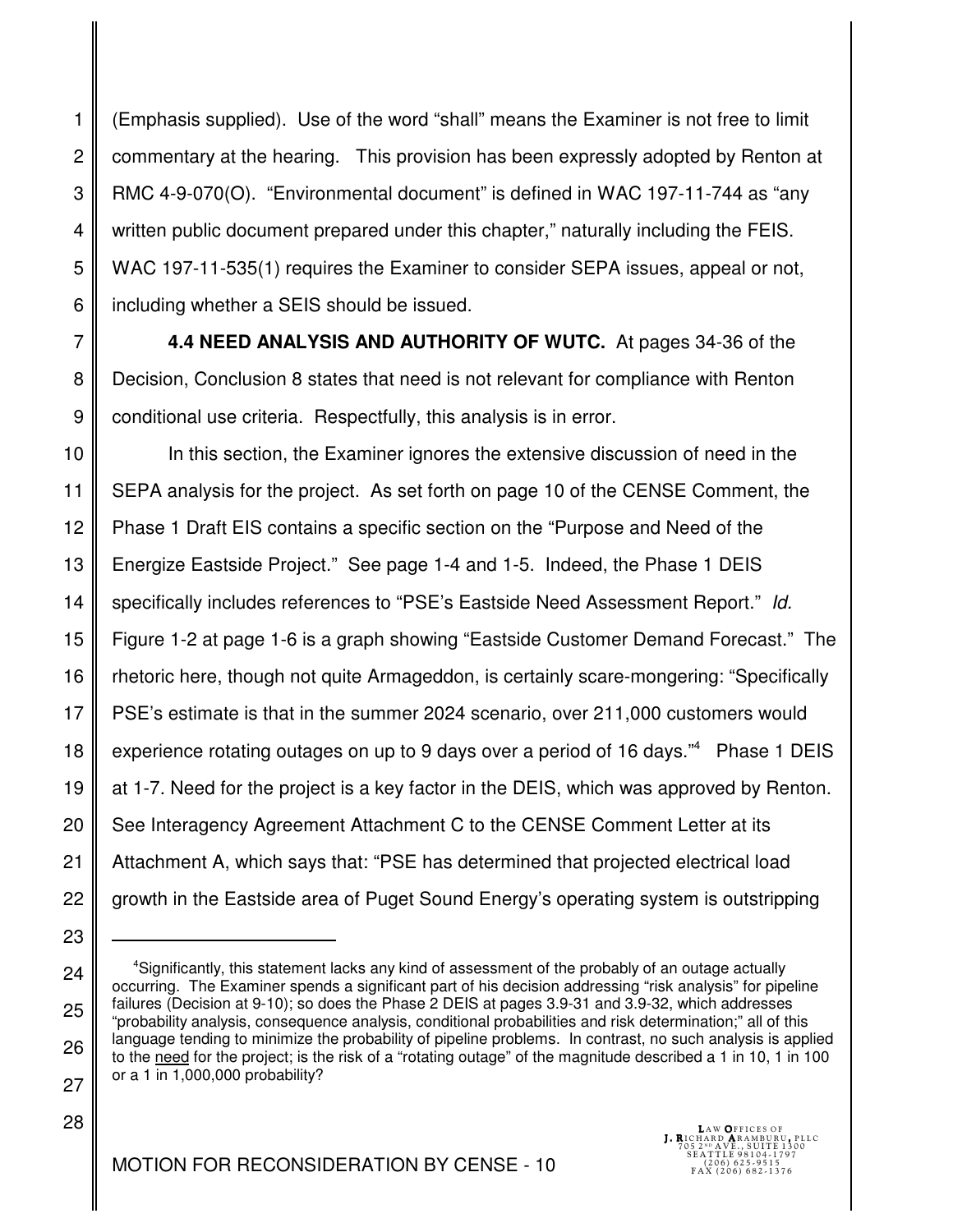1 2 3 4 5 6 7 the capacity to deliver reliable sources of electricity to the region." Indeed, many of the business interests that testified at the January 8 hearing spoke of nothing but how important the project is and their concern about having electric power curtailed. The Examiner's conclusion that "[t]he need for transmission corridor upgrades is not relevant to the criteria above, . . ." not only defies the current record but creates a situation in which only PSE (and its organized business interests) can discuss need but citizens are muzzled.

8 9 10 11 12 13 14 15 The Examiner concludes that the need for the project is "adequately addressed by the oversight and regulatory authority of the Utilities and Transportation Commission." Again, and respectfully, this misapprehends UTC jurisdiction and authority. On page 35 at lines 3-13, the Examiner discusses the requirement for an Integrated Resource Plan as a "tool to UTC evaluation and approval of PSE electrical rates." While true, this has nothing to do with project development because the IRP is not a regulatory tool, as the legislature was careful to state that IRPs "shall not be a basis to bring legal action against electric utilities." RCW 19.280.030(9).

Moreover, the citation provided from the Phase 2 EIS, at page 35, lines 16-23,

17 makes clear that the UTC does not review a project until it is complete:

> After a project is complete and before the costs are allowed to be placed into the rate base, PSE must prove to the UTC that the cost to build the project is prudent and reasonable to ratepayers.

20 (Emphasis supplied). From a land use perspective, UTC review of whether project costs

21 can be included in the rate base occurs long after the horse is out of the barn.

22 23 The Examiner should reconsider his ruling regarding need based on the foregoing.

24 **5. LEGAL AUTHORITY: PIPELINE SAFETY** 

25 26 The Examiner spends a considerable portion (pages 4-17) of his decision addressing safety concerns for the petroleum pipeline that shares the easement with

PSE. Much of this analysis deals with the report prepared by EDM Services, a

28

27

16

18

19

LAW **O**FFICES OF<br>**J. R**ICHARD **A**RAMBURU, PLLC<br>705 2פ AVE., SUITE 1300<br>8EATTLE 98104-1797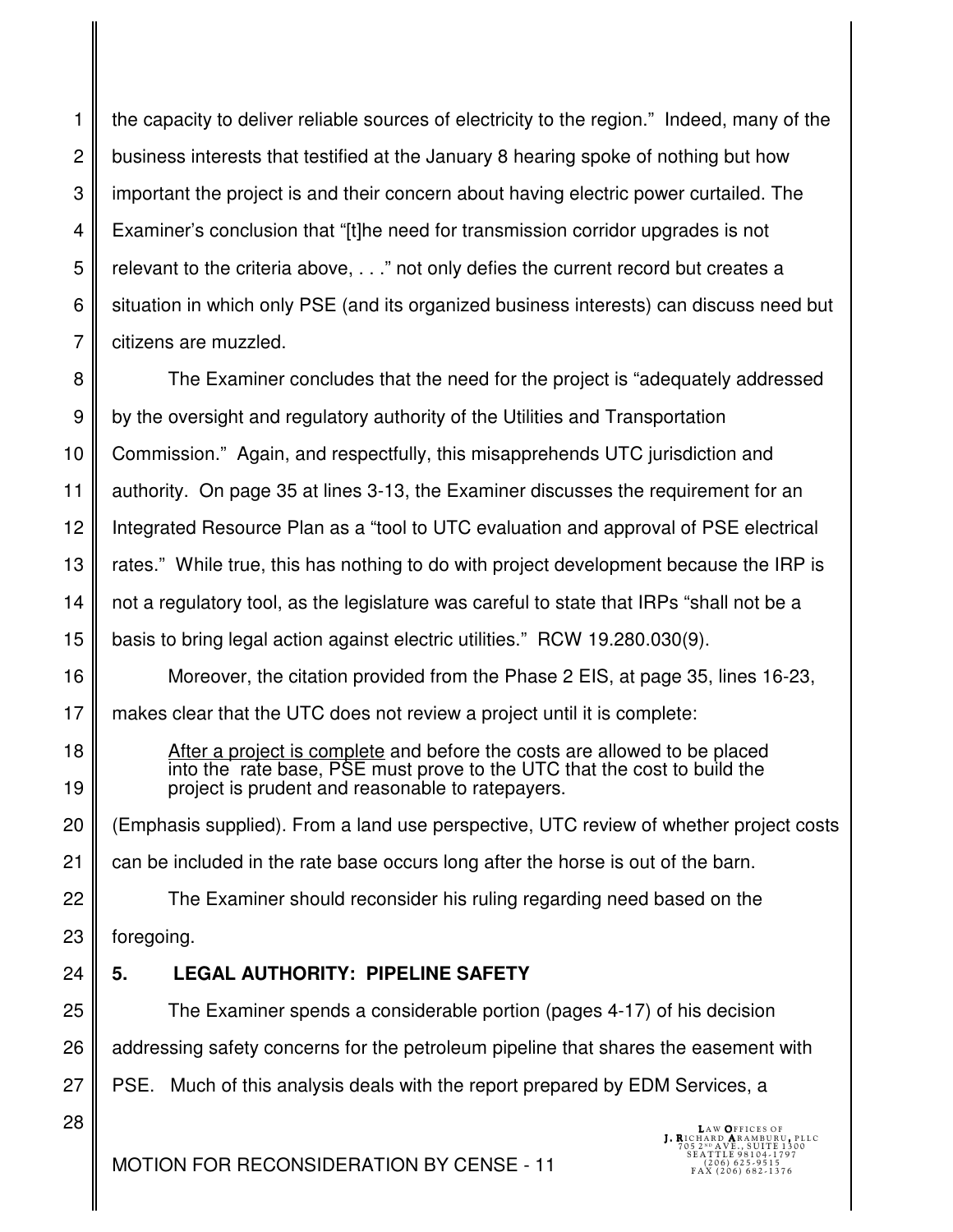contractor paid for by PSE. Decision at page 7.

 However, the Olympic Pipe Line Company ("OPL") is responsible for pipeline operations, not PSE. Neither PSE nor the Examiner have the authority to dictate to OPL what measures are appropriate or necessary to assure the safety of the pipeline. PSE concurs in its "Request for Correction " at page 4, lines 18-19: "PSE has no legal authority to manage or operate Olympic Pipeline's facilities." As such, one would expect the record to show OPL's concurrence in analysis and findings by PSE's consultants.

The most there is in the record regarding OPL is an "OPL Data Request" from EDM from three years ago (March 29, 2017), which includes the following OPL reponse:

> There are also a number of proven practices and guidelines used by the industry to successfully mitigate potential AC interference-related-corrosion on pipelines. Olympic has a program to actively monitor and, where necessary, mitigate the impact of AC interference on its pipelines. As part of this program, AC interference is currently monitored in the segment of the pipeline at issue. AC grounding systems are commonly installed in connection with power transmission towers to safely dissipate any energy to ground and, as the project plans evolve, Olympic will undertake an engineering analysis to assess the necessity for installation of similar systems along the pipeline.

However, though "project plans" have evolved since March 2017, there is no indication that OPL has undertaken the engineering analysis to address these issues.

Reconsideration is appropriate to resolve whether OPL has approved the studies and analyses done by PSE's consultants and whether the contemplated "engineering analysis" has been prepared.

### **6. CONCLUSION.**

Based on the foregoing, CENSE requests that the Examiner reconsider his February 6, 2020 Decision in the following respects.

6.1 to require additional analysis of the current proposal under SEPA, including a supplemental EIS or other environmental documents;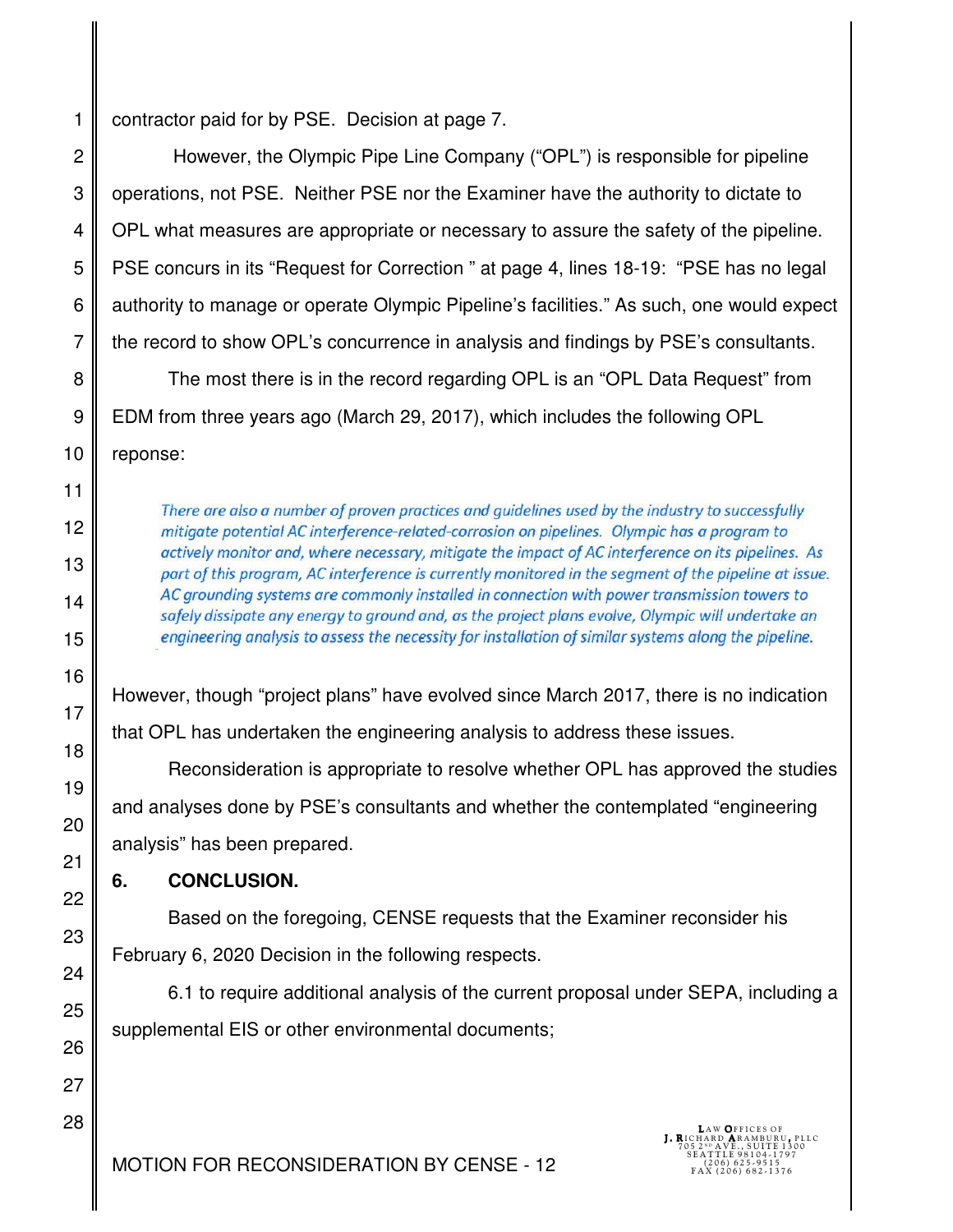6.2 to consider the "need" for the project; and

I

6.3 to address additional elements of pipeline safety.

Respectfully submitted, this 28<sup>th</sup> day of February, 2020

Law Offices of J. Richard Aramburu  $\cancel{\psi}$ LLC

J. Richard Aramburu, WSBA #466 Attorney for CENSE

LAW OFFICES OF<br>HARD ARAMBURU, PLLC<br>2<sup>80</sup> AVE., SUITE 1300<br>ATTLE 98104-1797 J. RICH<br>'705 2 86411LE98104-1797<br>(206) 625-9515<br>FAX (206) 682-1376